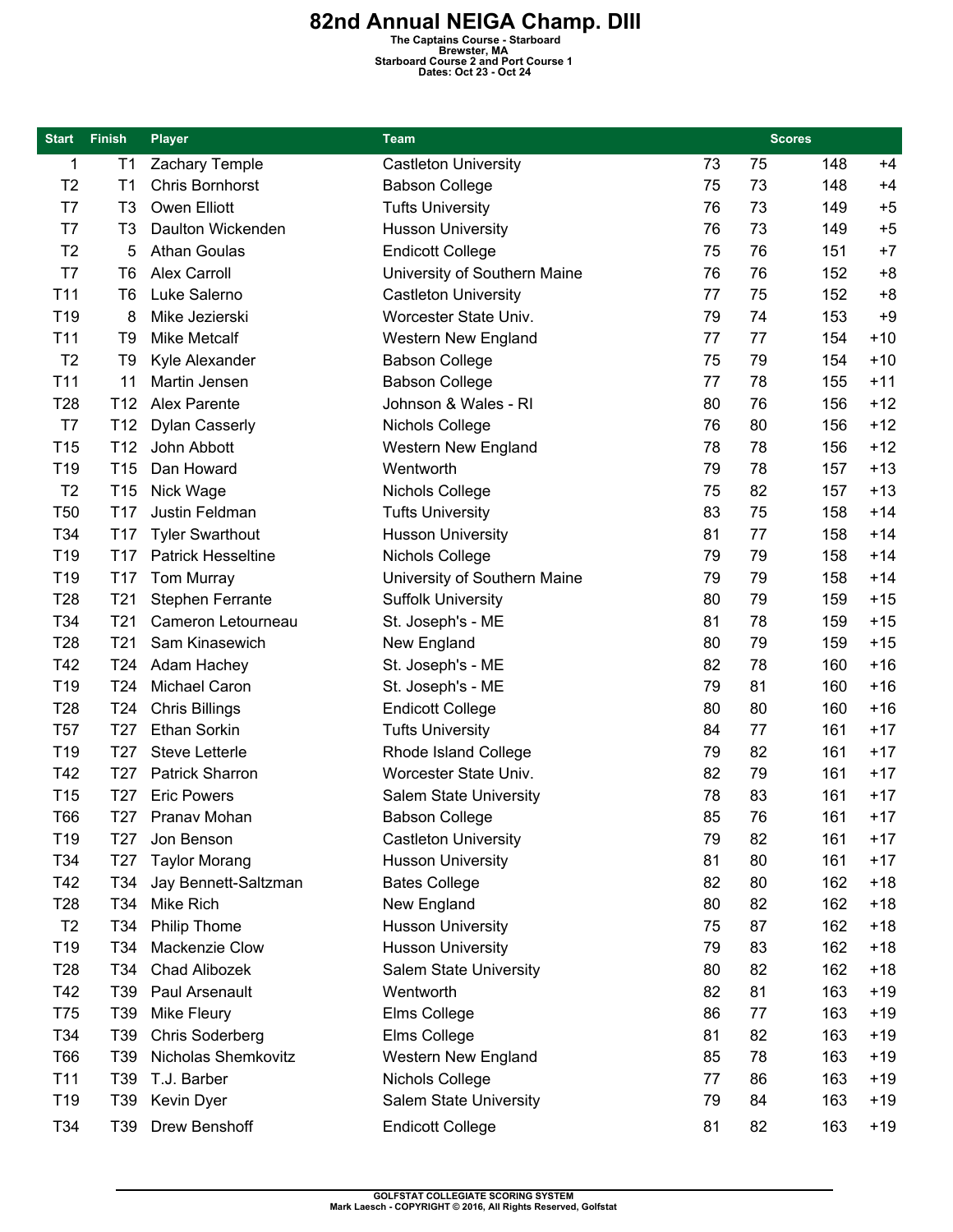**82nd Annual NEIGA Champ. DIII**<br>
The Captains Course - Starboard<br>
Brewster, MA<br>
Bates: Oct 23 - Oct 24<br>
Dates: Oct 23 - Oct 24

| Start           | <b>Finish</b>   | <b>Player</b>            | <b>Team</b>                   |    | <b>Scores</b> |     |       |
|-----------------|-----------------|--------------------------|-------------------------------|----|---------------|-----|-------|
| T75             | T46             | <b>Bryce Mitchell</b>    | MA - Dartmouth                | 86 | 78            | 164 | $+20$ |
| T79             | T46             | Zach Sousa               | Wentworth                     | 87 | 77            | 164 | $+20$ |
| T34             | T46             | <b>Matthew Gazaille</b>  | Springfield College           | 81 | 83            | 164 | $+20$ |
| T79             | T46             | Steven Ferraro           | Worcester State Univ.         | 87 | 77            | 164 | $+20$ |
| <b>T66</b>      | T46             | <b>Austin Cilley</b>     | Rhode Island College          | 85 | 79            | 164 | $+20$ |
| T <sub>50</sub> | T46             | Joe Francoeur            | University of Southern Maine  | 83 | 81            | 164 | $+20$ |
| T15             | T46             | Nick Stone               | <b>Salem State University</b> | 78 | 86            | 164 | $+20$ |
| T <sub>57</sub> | T46             | Ian Notkin               | <b>Babson College</b>         | 84 | 80            | 164 | $+20$ |
| T <sub>15</sub> | T46             | <b>Matt Fontaine</b>     | <b>Western New England</b>    | 78 | 86            | 164 | $+20$ |
| <b>T66</b>      | T46             | <b>Ryan Swart</b>        | <b>Salem State University</b> | 85 | 79            | 164 | $+20$ |
| T42             | T <sub>56</sub> | Jackson Mitchell         | MA - Dartmouth                | 82 | 83            | 165 | $+21$ |
| <b>T66</b>      | <b>T56</b>      | Owen Boggini             | <b>Suffolk University</b>     | 85 | 80            | 165 | $+21$ |
| T34             | T <sub>56</sub> | Jon Nelson               | Johnson & Wales - RI          | 81 | 84            | 165 | $+21$ |
| T42             | T <sub>56</sub> | <b>Thomas Sheran</b>     | Rhode Island College          | 82 | 83            | 165 | $+21$ |
| T <sub>57</sub> | T <sub>56</sub> | Ben Palazzo              | <b>Endicott College</b>       | 84 | 81            | 165 | $+21$ |
| <b>T50</b>      | <b>T61</b>      | <b>Spencer Pierce</b>    | <b>Bates College</b>          | 83 | 83            | 166 | $+22$ |
| T79             | T61             | Alan Ferrara             | Johnson & Wales - RI          | 87 | 79            | 166 | $+22$ |
| T <sub>50</sub> | T <sub>61</sub> | <b>Michael Stron</b>     | Springfield College           | 83 | 83            | 166 | $+22$ |
| <b>T57</b>      | T64             | Demetri Stamoulis        | <b>Suffolk University</b>     | 84 | 83            | 167 | $+23$ |
| T79             | T64             | <b>Brad Rutkin</b>       | <b>Bates College</b>          | 87 | 80            | 167 | $+23$ |
| T <sub>50</sub> | T64             | Ryan Mahoney             | New England                   | 83 | 84            | 167 | $+23$ |
| T34             | T64             | <b>Taylor Nordan</b>     | <b>Tufts University</b>       | 81 | 86            | 167 | $+23$ |
| <b>T57</b>      | 68              | Ben Bedarian             | MA - Dartmouth                | 84 | 84            | 168 | $+24$ |
| T <sub>50</sub> | T69             | <b>Christian Maselli</b> | Johnson & Wales - RI          | 83 | 86            | 169 | $+25$ |
| <b>T50</b>      | T69             | <b>Eddie Peladeau</b>    | Worcester State Univ.         | 83 | 86            | 169 | $+25$ |
| T66             | T69             | Shawn Francoeur          | University of Southern Maine  | 85 | 84            | 169 | $+25$ |
| T <sub>57</sub> | T72             | <b>Patrick Hambleton</b> | <b>Suffolk University</b>     | 84 | 86            | 170 | $+26$ |
| <b>T57</b>      | T72             | <b>Enrique Arrieche</b>  | Wentworth                     | 84 | 86            | 170 | $+26$ |
| <b>T57</b>      | T72             | Matt King                | Elms College                  | 84 | 86            | 170 | $+26$ |
| T79             | T72             | Jared Fadding            | MA - Dartmouth                | 87 | 83            | 170 | $+26$ |
| T42             | T76             | <b>Travis Price</b>      | Springfield College           | 82 | 89            | 171 | $+27$ |
| <b>T57</b>      | T76             | Greg Allen               | Springfield College           | 84 | 87            | 171 | $+27$ |
| T75             | <b>T76</b>      | <b>Drew Quirk</b>        | Rhode Island College          | 86 | 85            | 171 | $+27$ |
| T42             | T79             | <b>Brian Cowles</b>      | Elms College                  | 82 | 90            | 172 | $+28$ |
| <b>T66</b>      | T79             | Garrett Krisko           | New England                   | 85 | 87            | 172 | $+28$ |
| T79             | T79             | <b>Brendan Foley</b>     | New England                   | 87 | 85            | 172 | $+28$ |
| T79             | T79             | Caleb Tanson             | Nichols College               | 87 | 85            | 172 | $+28$ |
| T88             | T79             | <b>Albert Hansrisuk</b>  | Western New England           | 88 | 84            | 172 | $+28$ |
| <b>T66</b>      | T84             | Kyle Puzzo               | Worcester State Univ.         | 85 | 88            | 173 | $+29$ |
| T79             | T84             | Douglas Shane            | Springfield College           | 87 | 86            | 173 | $+29$ |
| <b>T66</b>      | T84             | John Roderick            | Rhode Island College          | 85 | 88            | 173 | $+29$ |
| T75             | T84             | <b>Brandon Karr</b>      | <b>Tufts University</b>       | 86 | 87            | 173 | $+29$ |
| T79             | 88              | Mike Byron               | MA - Dartmouth                | 87 | 87            | 174 | $+30$ |